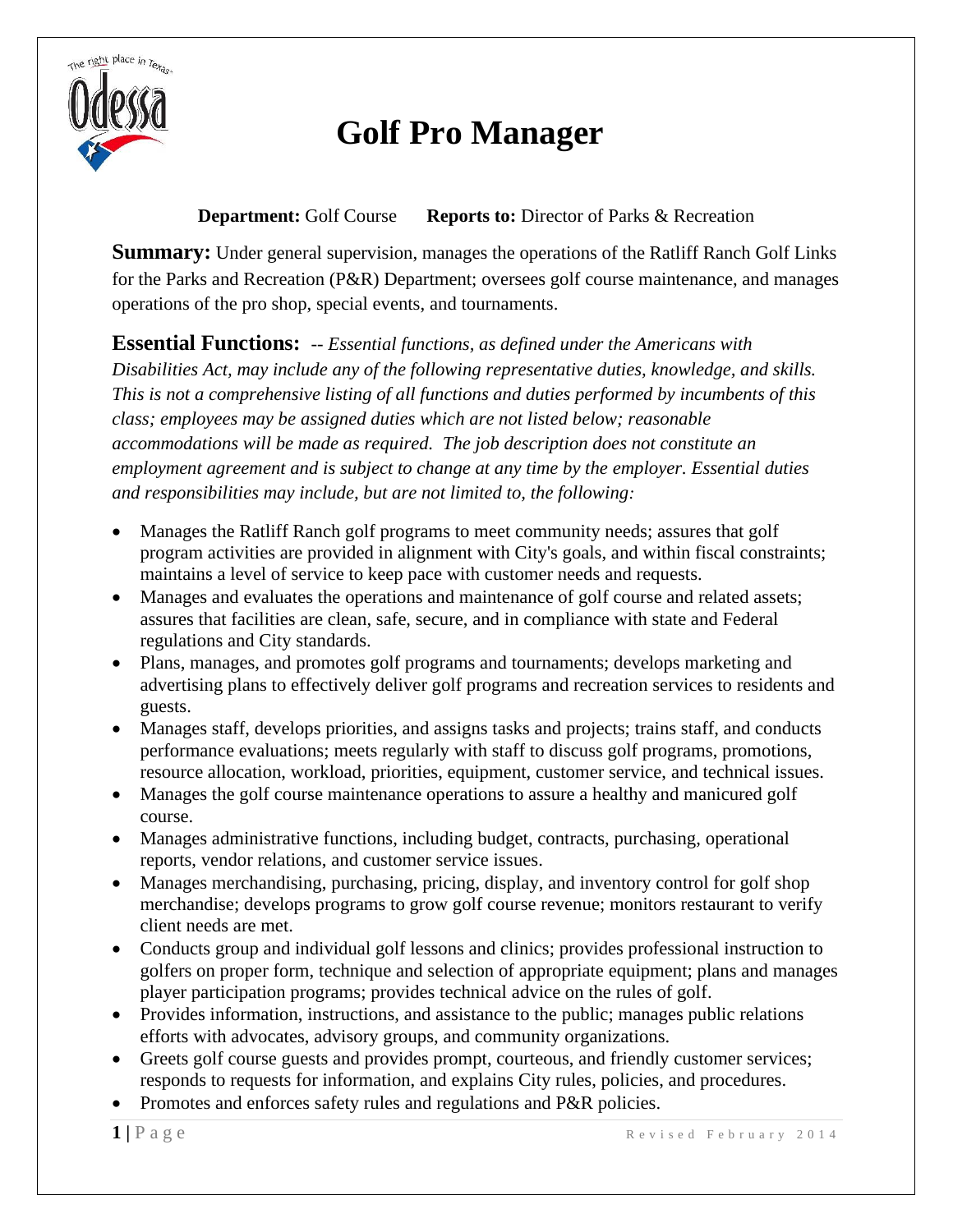- Must have and maintain a cell phone for City use to hold this position.
- Supports the departmental operations with regular and timely attendance.
- Supports the relationship between the City of Odessa and the general public by demonstrating courteous and cooperative behavior when interacting with visitors and City staff; maintains confidentiality of work-related issues and City information; performs other duties as required or assigned.

### **Minimum Qualifications:**

**Education, Training and Experience Guidelines:** Bachelor's Degree in Business Administration, Recreation Management, or related field; AND five years' experience in golf course management and retail merchandising, including supervisory experience.

## **Knowledge of:**

- State and federal laws governing parks and public recreation facilities.
- Policies, rules, and regulations governing the conduct and safety of public recreation programs.
- Rules, regulations, player responsibilities, sportsmanship, etiquette, and traditions of the game of golf.
- Techniques and practices for efficient and cost effective management of resources.
- Accounting and budgeting practices in a governmental agency.
- Principles of marketing and organizing sports competition and tournaments.
- Sports merchandising, sales psychology, sports fashion trends, and golf equipment trends.
- Golf course and turf maintenance principles and techniques.
- Environmentally responsible and resource-efficient grounds and facilities maintenance techniques.

#### **Skill in:**

- Evaluating and interpreting golf course operations, program results, and participation measures.
- Using initiative and independent judgment within established procedural guidelines
- Developing and implementing strategies to improve revenue in public recreation programs, including methods for planning sports competition and tournaments.
- Interpreting customer needs and solving customer service and public relations issues.
- Monitoring operations and assuring golf course facilities are properly and safely maintained.
- Managing staff, delegating tasks and authority, and coaching to improve staff performance.
- Playing the game of golf, and instructing all phases of the game to others.
- Establishing and maintaining effective relationships with co-workers and clients.
- Operating a personal computer utilizing standard and specialized software.
- Effective verbal and written communication.

**License and certification requirements:** A Texas State Driver's License is required.

Certification as a Class A member of the Professional Golf Association (PGA) is required.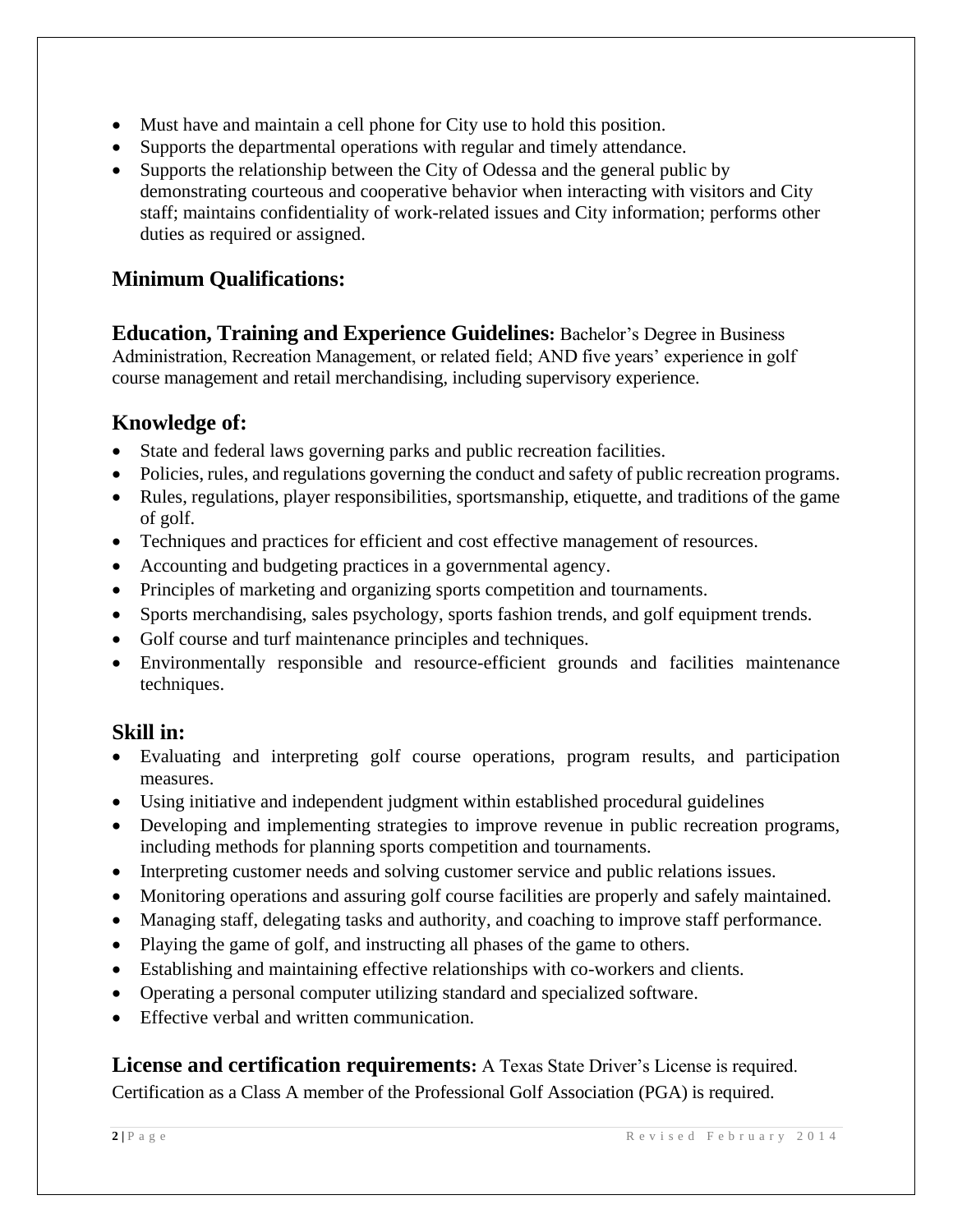**Physical demands and working environment:** Work is performed on the golf course and in an office environment.